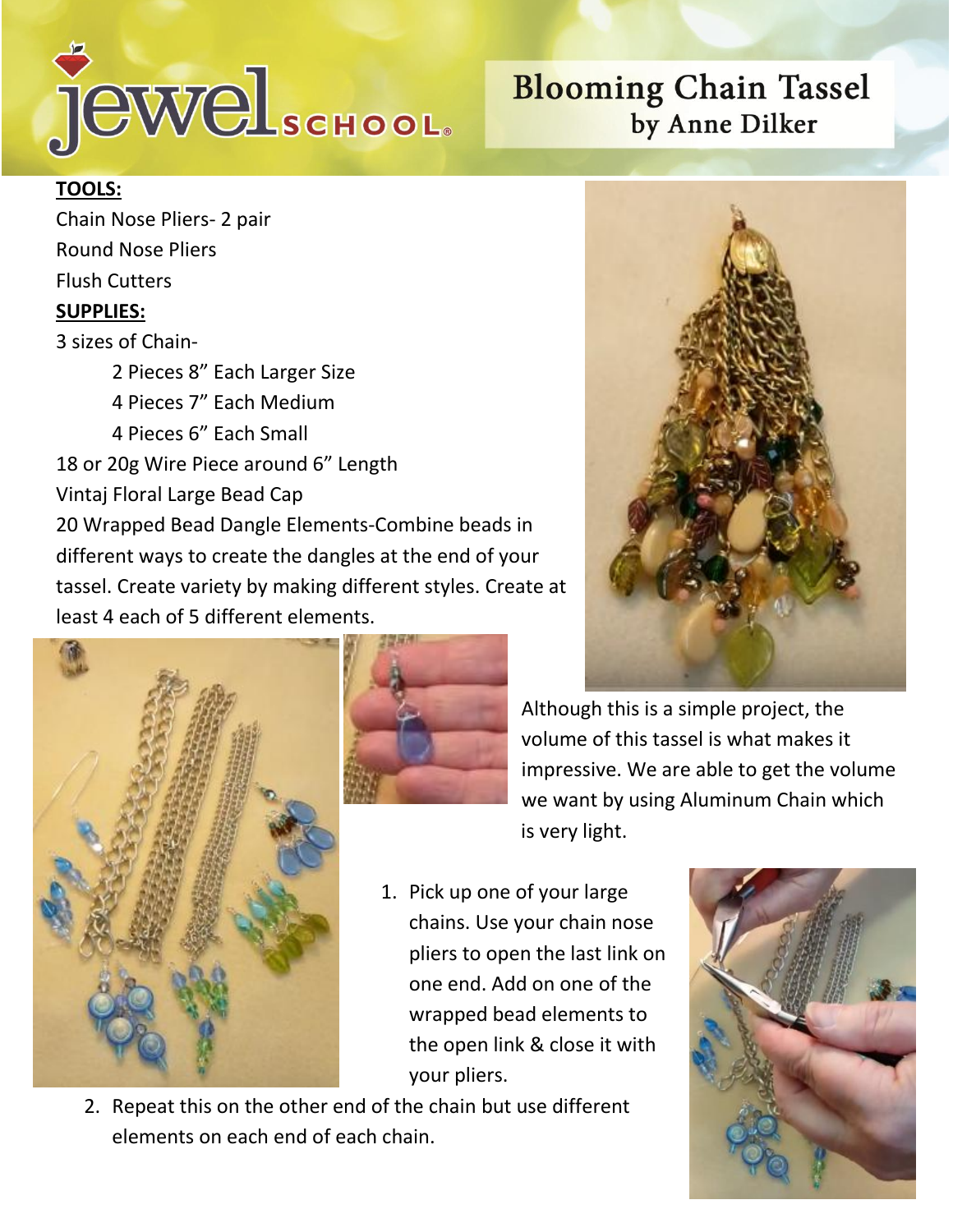



3. Repeat for every chain segment.



4. Take your wire segment and bend it into a "U" shape almost in the middle. Have one "leg" longer than the other so you know which side you are working on.



5. Pick up one of the large chain segments. Fold it in half until you find the middle ring or one close to it. Slide that ring down onto your wire.

Repeat with the other large chain.